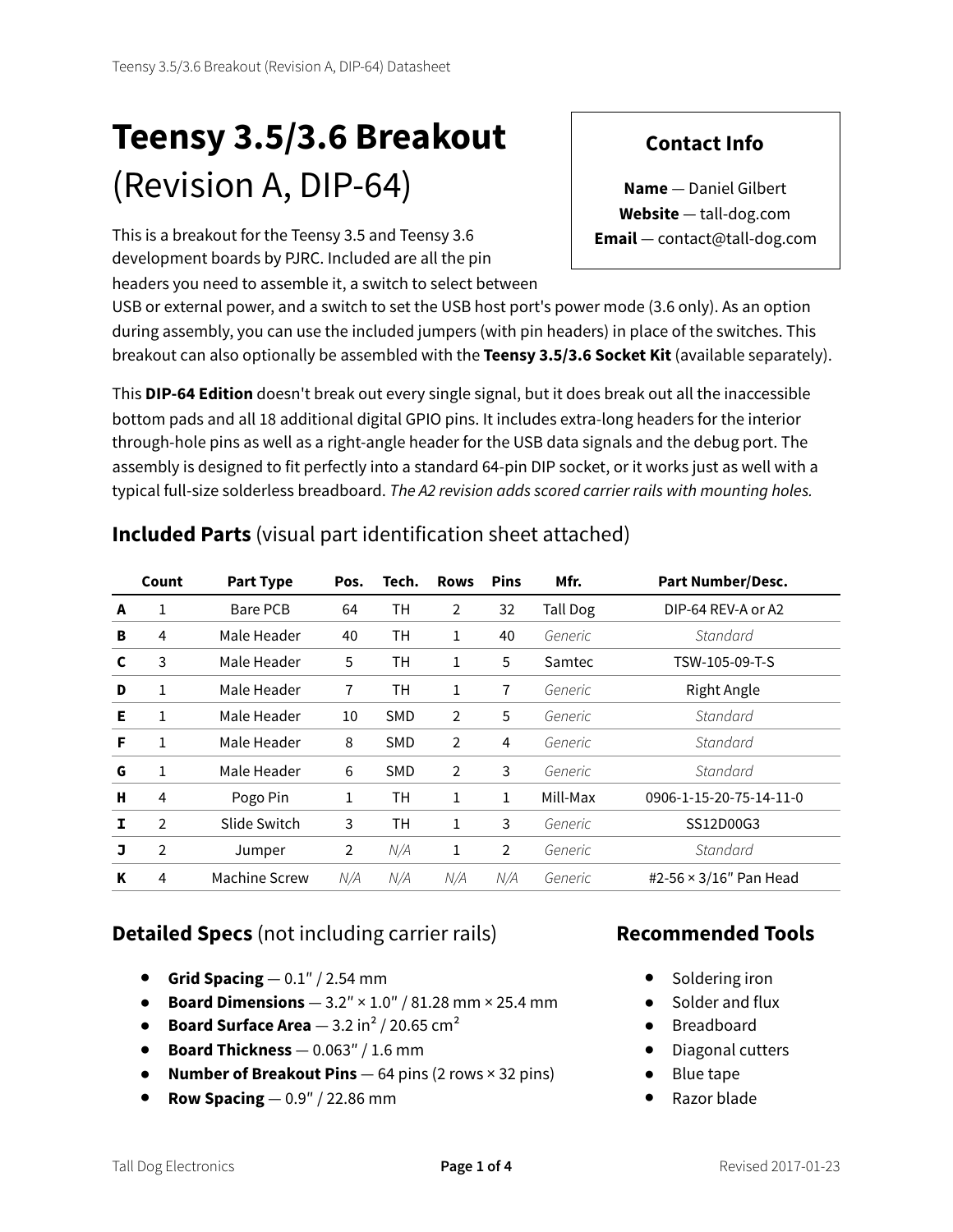#### **Assembly Instructions**

- 1. Cut the trace to separate VIN from VUSB on the underside of the Teensy.
- 2. Cut the trace to separate the middle and left USB host power pads (marked H) on the underside of the Teensy. If you're using a Teensy 3.5, you can skip this step.
- 3. If the Teensy Breakout PCB (part A) has carrier rails (REV-A2 or later), decide whether you want to leave them in place or remove them. Otherwise, skip this step.
	- a. If you leave the carrier rails in place, you can jump whichever signals you want out onto the rails. You can also cut any of the exposed traces connecting the holes on the underside of the board. The mounting holes at either end of the rails are designed for #2 machine screws (part K) but M2 screws work too. The v-scoring is pretty strong, but you can further strengthen the perforated area with a thin line of epoxy.
	- b. If you remove the carrier rails (for typical breadboard use), apply pressure to one rail until you feel the material in the perforated area (v-score) begin to break. Using a pair of flat-head pliers makes this easier. Apply pressure in the opposite direction. Work the joint back and forth until it separates, then do the same for the other rail. You can sand or file down any rough edges. Cut two 32-pin lengths of through-hole male header from the 40-pin strips (part B) and put them aside to use later (in step 17).
- 4. Choose one of the following:
	- a. Place and solder a slide switch (part I) into the three holes outlined with a rectangle and marked VIN-VUSB on the breakout board. If you're using a Teensy 3.6, you can also install the second slide switch into the similar location marked HOST-PWR.
	- b. You can use a 3-pin length of male header (from part B) and a jumper (part J) in place of either switch for a more permanent method of configuring these signals.
- 5. Place and solder the 7-pin right-angle male header (part D) in the holes along the short edge of the breakout board (marked VUSB, D1-, D1+, GND, DE, DC, DD). This header should be installed on the top side of the board and the pins should be facing out.
- 6. If you're using the **Teensy 3.5/3.6 Socket Kit**, stop here and switch to the instructions included with the Socket Kit. Keep parts from each kit separate since they both use similar part lettering schemes. When you're finished with the Socket Kit instructions, skip to step 17.
- 7. Apply some flux onto the four oblong outlined pads on the top side of the breakout board. Place and solder a gold pogo pin (part H) into each of these four holes. The elongated shape of each pad allows you to solder the pogo pins more easily from the top. The pogo pins must sit flush and be aligned perpendicularly to the board. You can secure the board to the edge of your work surface with tape, allowing the pads to hang over the edge. While soldering each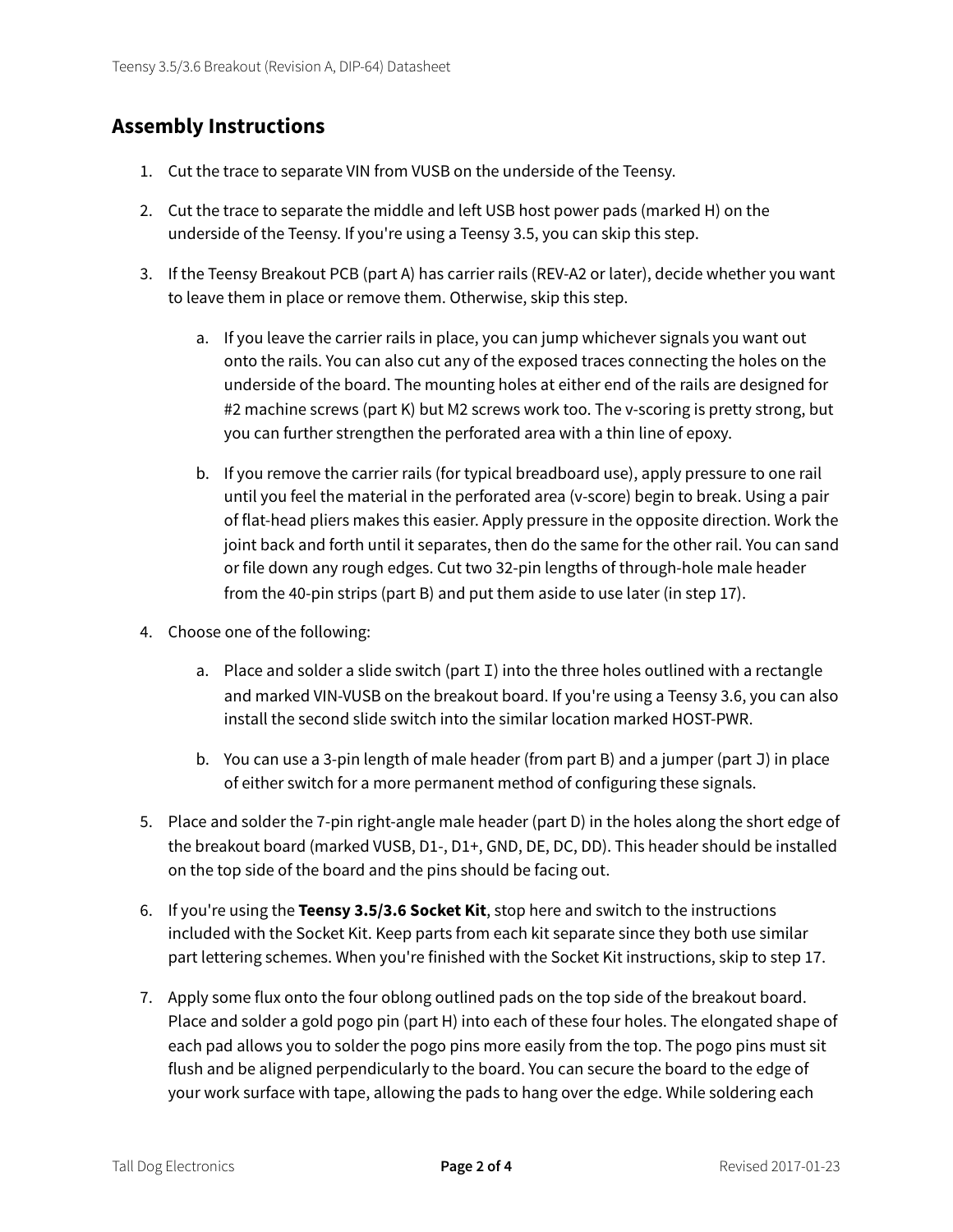pin, drag the tip of your soldering iron along the pin's base to rotate it slightly, which can help to improve alignment. After soldering, hold the board up and check that the pins are reasonably perpendicular to the board. Check from both the front and the side.

- 8. Choose one of the following:
	- a. Cut a 5-pin length of through-hole male header (from part B). Place the header so that it interfaces with the RESET, PROGRAM, GND, 3.3V, and VBAT pins along the underside of the Teensy. Solder the header in place. You can use a breadboard to align the pins and an extra header strip turned sideways to keep the Teensy perpendicular.
	- b. Use one of the extended-length 5-pin male headers (part C) instead of the standardlength header. Since most of the internal through-hole pins are not broken out, you may want to use these extended-length headers to easily interface with jumper wires or female DuPont headers. If you use the extended-length header, the black insulation block should be positioned on the top side of the Teensy instead of the bottom.
- 9. Choose one of the following:
	- a. Cut another 5-pin through-hole male header (from part B) and remove the metal pin from the 2nd position using your diagonal cutters as pliers. Solder the modified header (now a 4-pin header with one blank space) onto the underside of the Teensy so that it occupies the A11, A10, AREF, and VUSB positions. You can use a breadboard for alignment here also.
	- b. Use another extended-length 5-pin male header (part C) instead of the standardlength header, as described above in step 8b. You still need to remove a metal pin from the 2nd position. Remember to position the black insulation block on the top side of the Teensy if you use an extended-length header. You'll cover up one surface-mount component with the blank space in the header, which is fine.
- 10. Place the Teensy so the bottom side is facing up. If you chose to use extended-length headers in steps 8 or 9, you can stick the Teensy upside-down into a breadboard. Apply flux onto the 2 rows of 5 rectangular pads (10 in total) marked 3.3V, 47, 48, 49, 50 on the first row and GND, 46, 45, 44, 43 on the second row. Place the 2×5 SMD male header (part E) onto the pads and solder it in place. You can secure the header using tape or a small drop of glue. The alignment doesn't have to be too perfect, just get it as close as you can.
- 11. Apply flux onto the 2 rows of 3 rectangular pads (6 in total) marked 51, 52, 53 on the first row and 42, 41, 40 on the second row. Place the 2×3 SMD male header (part G) onto the pads and solder it in place, as described above in step 10.
- 12. Apply flux onto the 2 rows of 4 rectangular pads (8 in total) marked 54, 55, 56, 57 on the first row and DD, DC, DE, G on the second row. Place the 2×4 SMD male header (part F) onto the pads and solder it in place, as described above in step 10.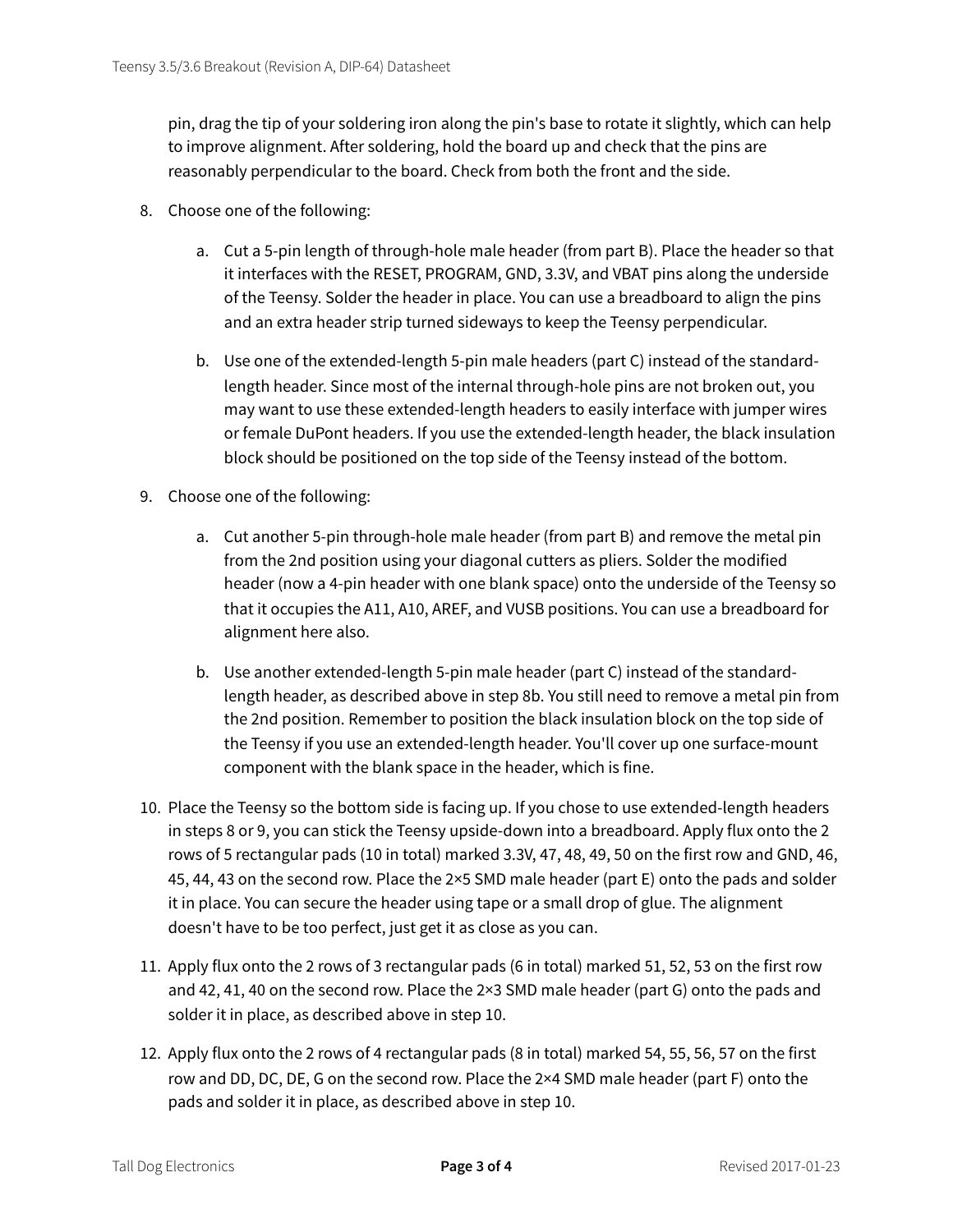- 13. Choose one of the following:
	- a. Cut another 5-pin through-hole male header (from part B) and place it so it interfaces with the pins marked G, G, D+, D-, 5V on the underside of the Teensy. These holes aren't on the same 0.1 inch grid as the rest of the holes so you won't be able to use a breadboard for alignment here. Tack one pin and then solder them all.
	- b. Use another extended-length 5-pin male header (part C) instead of the standardlength header, as described above in step 8b. Remember to position the black insulation block on the top side of the Teensy if you use an extended-length header.
- 14. Cut two 24-pin lengths of through-hole male header (from part B). Position them along the two longer edges on the underside of the Teensy. You won't be able to use a breadboard to align these headers, so tack them in place before fully soldering them.
- 15. Mate the Teensy and the breakout board assemblies together. You might need to apply some pressure depending on the alignment of the headers. If any pins are significantly misaligned, you may have to manually bend them so the two boards can mate. The distance between the boards will ultimately be determined by the surface-mount headers since they sit higher than the through-hole headers. As a result, there will be a small gap between the through-hole headers and the breakout board, which is normal.
- 16. Tack the four corner pins to provide some stability, then check for proper alignment. Using diagonal cutters, trim all the protruding pins so they're reasonably flush with the bottom surface of the breakout board. You can place your finger over the pin that you're trimming to prevent it from flying across the room when you snip it. Secure the assembly in place with the underside of the breakout facing up. You can use two pieces of tape, one placed over each end. Solder all the trimmed pins.
- 17. If you didn't remove the carrier rails back in step 3, skip this step. Locate the two 32-pin headers that you cut and put aside earlier. Place them along the two long edges on the underside of the breakout board. These exposed header pins will allow the entire assembly to interface with a standard breadboard, which you should use now to ensure proper alignment. Solder the headers in place. Counterintuitively, it's safer and easier to remove the assembly from a breadboard by rocking it forward and back instead of side to side. Be gentle and remove it carefully to prevent damage to any of the pins.
- 18. Inspect the finished assembly thoroughly. Connect it to power and make sure it functions correctly. I hope you enjoy using your new board, and best of luck with your project!

## *Congratulations, you're finished!*

*If you like using this product please consider leaving a positive review on Tindie! If you have any concerns or problems please contact me at the email address above.*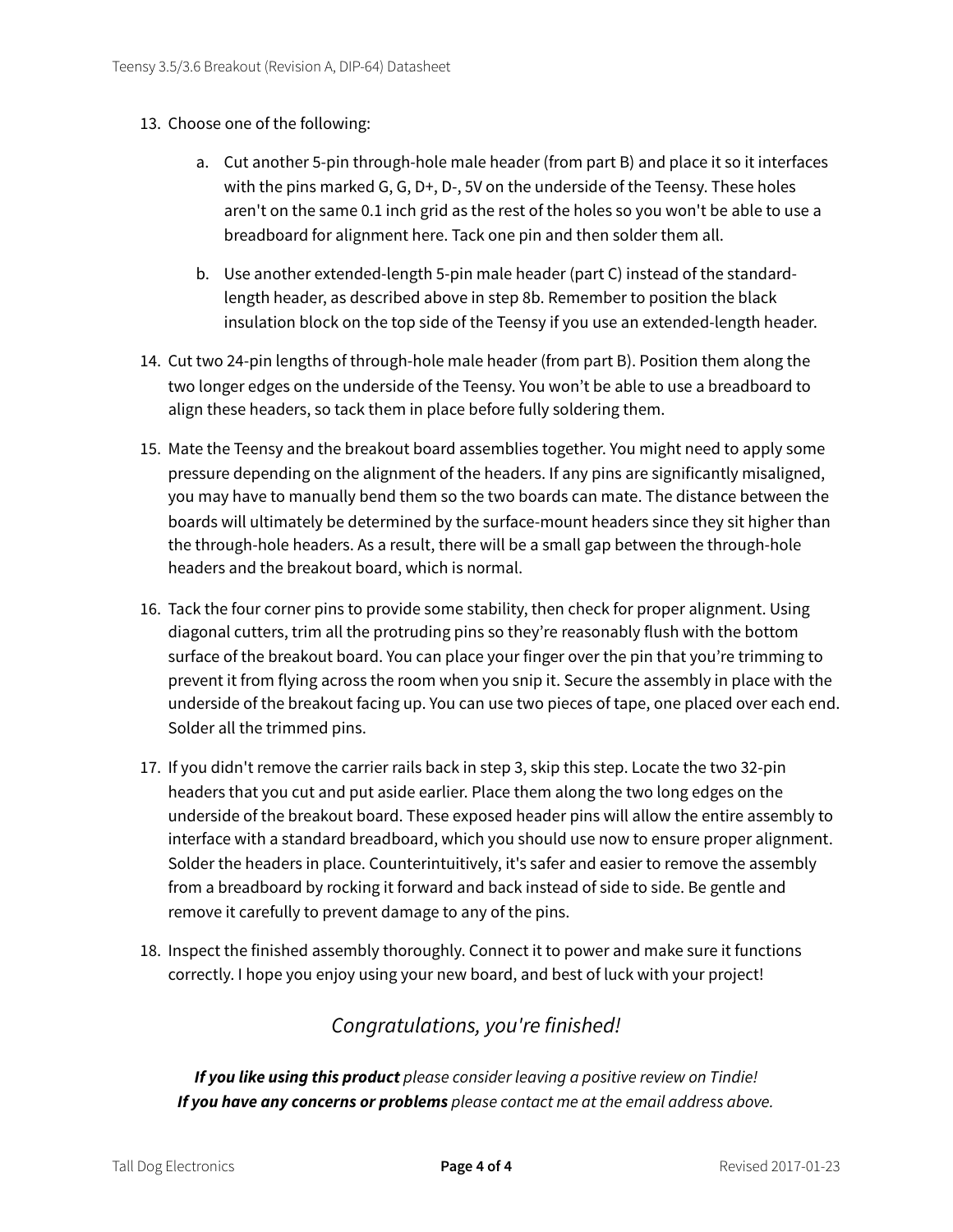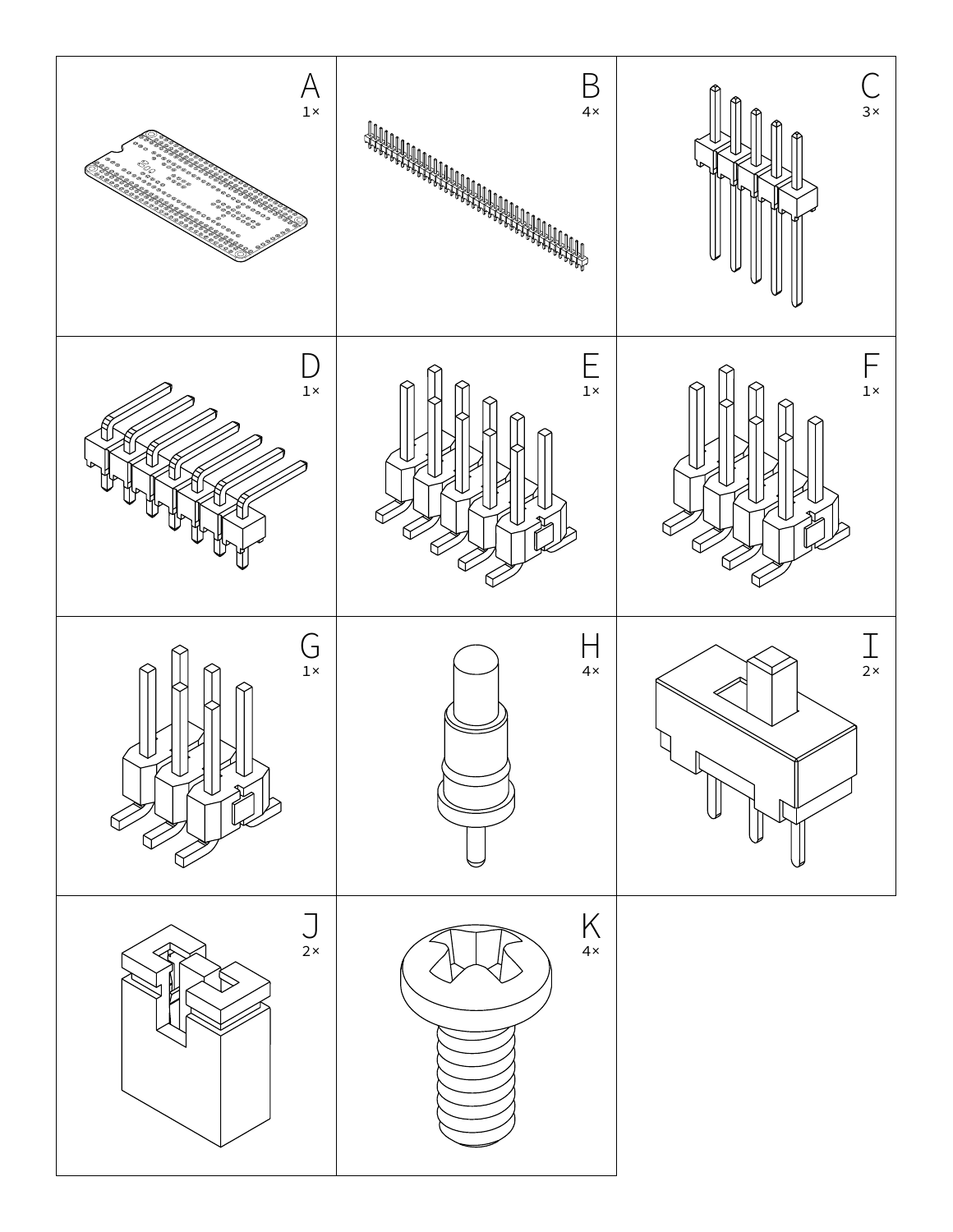